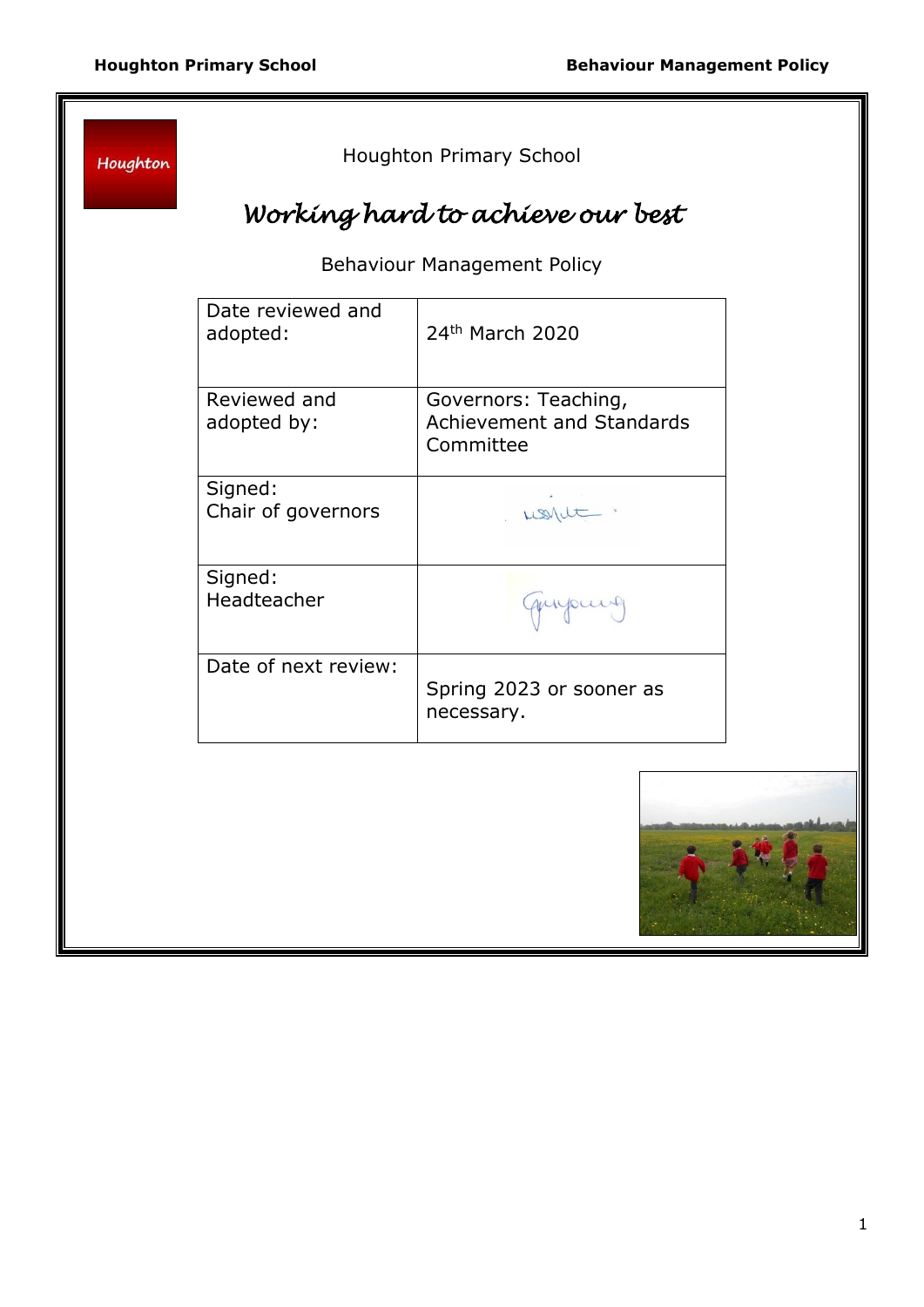#### **Golden School Philosophy**

'n

At Houghton Primary School we are committed to a **Golden School** ethos as a basis for our approach to managing behaviour. We believe that a 'Golden School' is a place where:

| People care<br>for each other  | People work<br>together              | Children have<br>high aspirations    | There is<br>personal<br>responsibility           | It is safe                                    |
|--------------------------------|--------------------------------------|--------------------------------------|--------------------------------------------------|-----------------------------------------------|
| People respect<br>one another  | It is creative<br>and dynamic        | Everyone belongs<br>to the community | There is<br>team work                            | The children are<br>cared for and<br>nurtured |
| There is a<br>love of learning | Relationships<br>are positive        | There are<br>good listeners          | People have fun<br>together and are<br>confident | Decisions<br>are made                         |
|                                | People feel good<br>about themselves | People<br>communicate well           | It is a very positive<br>place to be             |                                               |

We use 6 **Golden Rules** which are in place to secure our Golden School:

| We are gentle                                             | We are kind and helpful | We listen              |
|-----------------------------------------------------------|-------------------------|------------------------|
| We are honest, respect others and<br>remember our manners | We work hard            | We look after property |

We spend time teaching the children about the Golden Rules so that they understand what each rule means, what it looks like when people keep it and why it is important to keep it.

We also champion the **School Games Values** which are intrinsic to our work in school and underpin good behaviour:



| <b>Determination</b>                                                                                                                                                                                                                                                                                                                         | <b>Honesty</b>                                                                                                                              | <b>Respect</b>                                                                                                                                                                                   | <b>Passion</b>                                                                                                                                                                                                                                   | <b>Teamwork</b>                                                                                                                                                                                                             | <b>Self Belief</b>                                                                                                            |
|----------------------------------------------------------------------------------------------------------------------------------------------------------------------------------------------------------------------------------------------------------------------------------------------------------------------------------------------|---------------------------------------------------------------------------------------------------------------------------------------------|--------------------------------------------------------------------------------------------------------------------------------------------------------------------------------------------------|--------------------------------------------------------------------------------------------------------------------------------------------------------------------------------------------------------------------------------------------------|-----------------------------------------------------------------------------------------------------------------------------------------------------------------------------------------------------------------------------|-------------------------------------------------------------------------------------------------------------------------------|
| Keep going no<br>matter what.<br>Determination is<br>about the journey<br>you go on to push<br>yourself and<br>achieve your<br>dreams. Have the<br>mental strength<br>and self discipline<br>to overcome<br>obstacles, commit<br>to you goals and<br>keep working every<br>day to become the<br>very best you can<br>be. Don't hold<br>back! | With others and<br>yourself.<br>Have the courage<br>to do the right<br>thing.<br>Be truthful and<br>promote fairness in<br>every situation. | Treating others<br>politely and with<br>understanding.<br>Accepting life's 'ups<br>and downs' with<br>grace.<br>Respect every day,<br>in everything you<br>do and for<br>everyone around<br>you. | Giving it 100%,<br>putting your heart<br>and soul into<br>whatever you are<br>doing and never<br>giving up.<br>Care about what<br>you do and the<br>people around you,<br>and approach each<br>opportunity with<br>enthusiasm and<br>positivity. | Treat everyone<br>equally, support<br>each other and<br>work together to<br>have fun and<br>achieve.<br>Celebrate each<br>others' success/<br>Be a good friend<br>and positive team<br>player in school,<br>sport and life. | You've got to<br>believe to achieve.<br>Have the self belief<br>and confidence to<br>succeed and reach<br>your personal best. |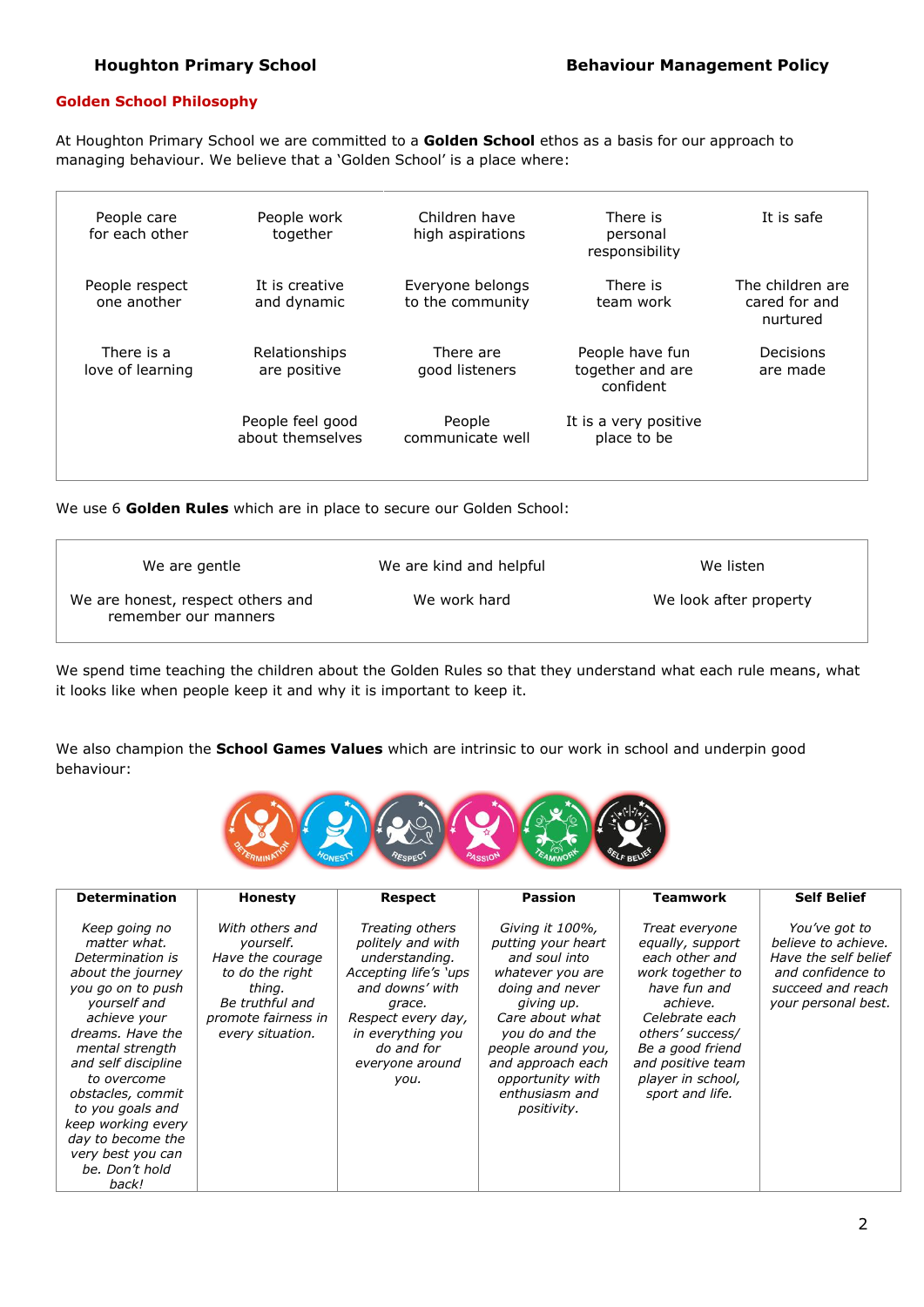#### **Rewards**

We have high expectations for behaviour for all children. We recognise and value good behaviour by using praise and we reward children who consistently keep the Golden Rules and who model the School Games Values by awarding House Points. House Points are given to children at any time of the school day by any member of staff. They are recorded and class totals are shared and celebrated in our assemblies on Fridays.

We also give children certificates in Friday assemblies which are linked to the School Games Values. Children can be awarded an individual certificate which identifies which value they have particularly modelled that week and the reason they were chosen for this. We have a different certificate for each value. There is no limit to the number of children in each class who may achieve a certificate each week.

#### **Sanctions**

Staff in school consistently use clear and stepped sanctions for children who break the Golden Rules. The main sanction used in our school is 'time out'. This is time out of an activity or time out of children's free time (playtime or lunchtime) according to the age of the child. Sanctions are applied following a reminder relating to the Golden Rules. Staff will always ask a child which Golden Rule they are breaking – this is a REMINDER. We use the terminology 'reminder' and not 'warning'. However, reminders are not used if a child is physically aggressive or is bullying another child. In these cases the 15+ minutes sanction is applied immediately (see Appendix 1).

Staff working with children in Years 2 - 6 use the sanctions in Appendix 1 for children across the school day and when they attend after-school clubs which are run by school staff (not Phoenix Club or clubs run by external providers).

For our younger children in Reception and Year 1, staff use reminders followed by immediate time out in the classroom if necessary. Time out will be for 5 minutes each time they break a Golden Rule after a reminder.

The vast majority of our children keep the Golden Rules and behave well. Of those children who do break a Golden Rule, the vast majority change their behaviour following a reminder.

Most children who reach the stage of having time out will choose change their behaviour following the 5 minute stage; some may do so after the 10 minutes stage. It is rare for children to need the 15 minutes sanction.

Parents are informed in writing on the same day if a child has a 5 or 10 minute 'time out' (see Appendices 2 and 3). They are telephoned if a child receives a 15 minute time out (see Appendix 4).

If a child gets several 5 minute and 10 minute sanctions despite the notes home, teachers will telephone or meet with their parents to speak with them about their behaviour with the expectation of support and of improvement. (see Appendix 4). If a child's behaviour does not improve an individual behaviour may be considered.

#### **Children with identified additional needs and/or Social, Emotional and Mental Health (SEMH) difficulties.**

Some children with identified additional needs may have conditions which make it more difficult for them to understand and/or keep the Golden Rules e.g. ASD, ADHD etc. Children with these needs are still taught the Golden Rules and are praised and rewarded when they keep them. However, we recognise that the sanctions in place may not be the most appropriate or effective way to help children with these needs to change their behaviour if they are breaking the Golden Rules. In these cases staff meet together with parents and the SENDCo in order to identify how that child will be best supported in terms of behaviour within their Pupil Individual Plan.

Our sanctions may also not be the best way to work with children with identified SEMH difficulties e.g. attachment, or difficulties associated with loss, grief, being in care or previously in care. Excluding them from playtime may have a very negative impact depending on their specific needs. In these cases, if appropriate, each child will have an individualised plan to support their behaviour, based on a therapeutic approach.

#### **Individual Behaviour Plans**

If a child without identified additional needs continues to break the Golden Rules over time, and/or is clearly struggling with being able to behave well, staff will contact parents/carers and arrange to meet with them to consider how we can work together to help the child to improve. This will include considering a range of factors,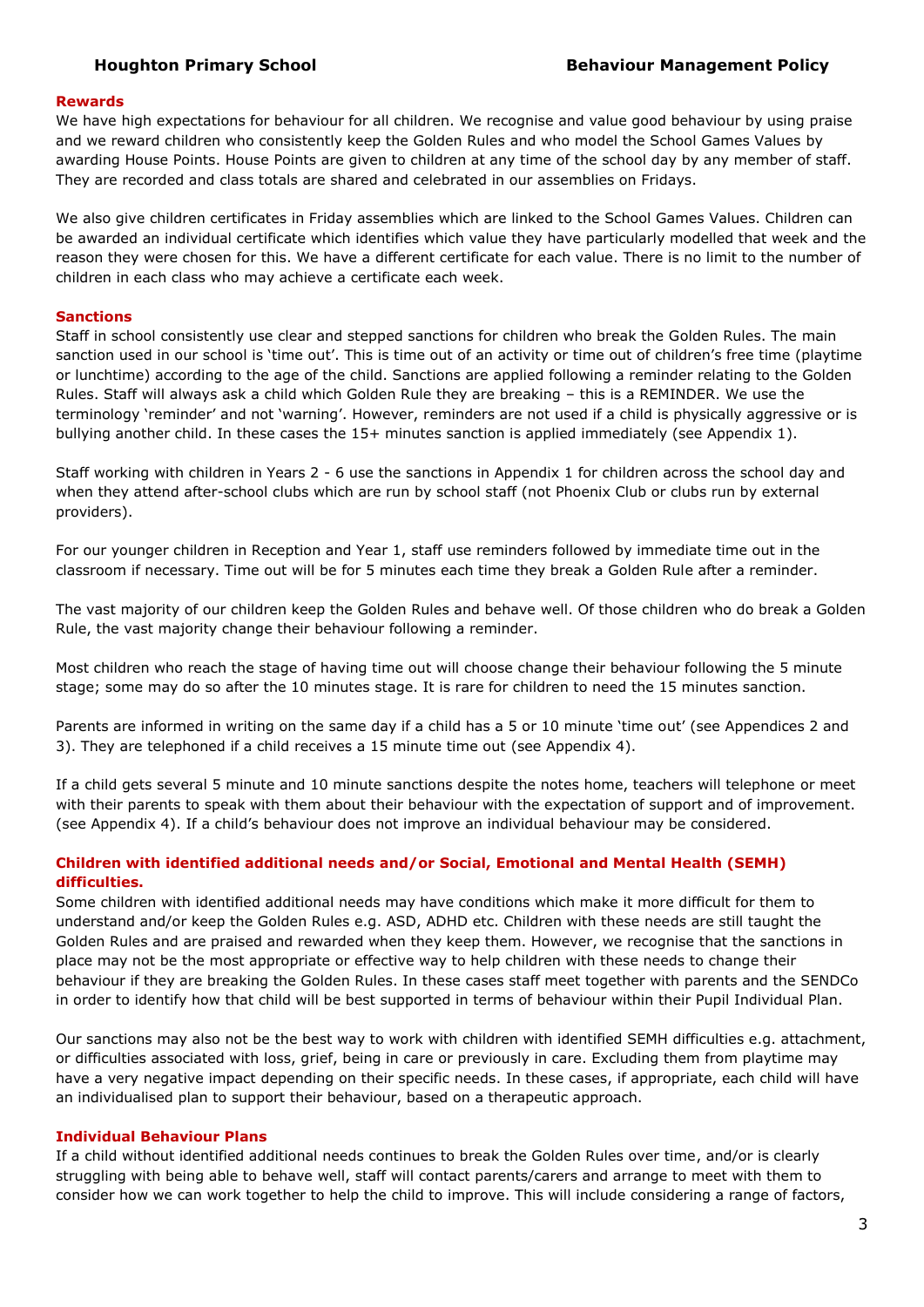both in-school and outside of school. For some children we may consider implementing an individualised behaviour plan if appropriate. The target will always be for the child to be able to take responsibility for, and become more independent in, managing their behaviour. Provision within the plan will be according to the child's needs/barriers. IBPs will be reviewed within 6 weeks of being in place (see Appendix 6)

#### **Record Keeping**

Staff keep a weekly record of warnings and sanctions which includes curriculum and free time (see Appendix 2). The purpose of record keeping is to ensure that children who are regularly breaking the Golden Rules are discussed within the class team (teachers and teaching assistants) to consider the support they may need. This will include an analysis of when and where the child is struggling in order to take appropriate action to support them. This may lead to a review of groupings, referral to the school inclusion worker for social skills work, access to 20/20 provision at lunchtimes, referral to the SENDCo, or other action/provision which could support the child.

Staff keep a record of telephone calls and/or meetings with parents relating to behaviour (see Appendix 5). This includes a summary and/or agreed outcomes/actions.

#### **Parents and Carers**

We appreciate and value support from parents and carers regarding all concerns about behaviour. In the vast majority of cases where parents and carers work in partnership with the school we find that their child's behaviour improves.

We keep parents and carers informed if their child is not keeping the Golden Rules and has reached the 5, 10 or 15 minute stage. A note is sent home at the end of the school day for children who have reached the 5 and 10 minute stage. There is an acknowledgement slip on the note which parents/carers should return to the class teacher within 2 working days so that we know they have received our communication. If we don't receive the slip we will get in touch. If a child reaches the 15 minute stage parent/carers will be telephoned on the same day. Meetings will be requested if a child needs further support. A record is kept of telephone conversations and meetings. (Appendices 3, 4, 5)

We work hard to foster positive, open and honest relationships with parents and carers. We ask them to get in touch and let us know if there is anything happening outside of school which may impact on their child's behaviour in school. We recognise that there may be circumstances outside of school which are having an impact on a child's behaviour at home and/or school and that parents/carers may appreciate any support they can be given by the school.

Sometimes parents and carers struggle with their child's behaviour outside of school. We are here to support parents and carers and will always offer help and advice when we can. This may include signposting families to wider provision e.g. parenting classes, working with a family worker, etc.

#### **Monitoring**

This policy is monitored by the headteacher who reports to governors termly.

#### **Review**

Policy reviewed and approved by the Teaching, Achievement, Behaviour and Safety committee of governors on 24th March 2020.

Next review: Spring 2023 or sooner as necessary.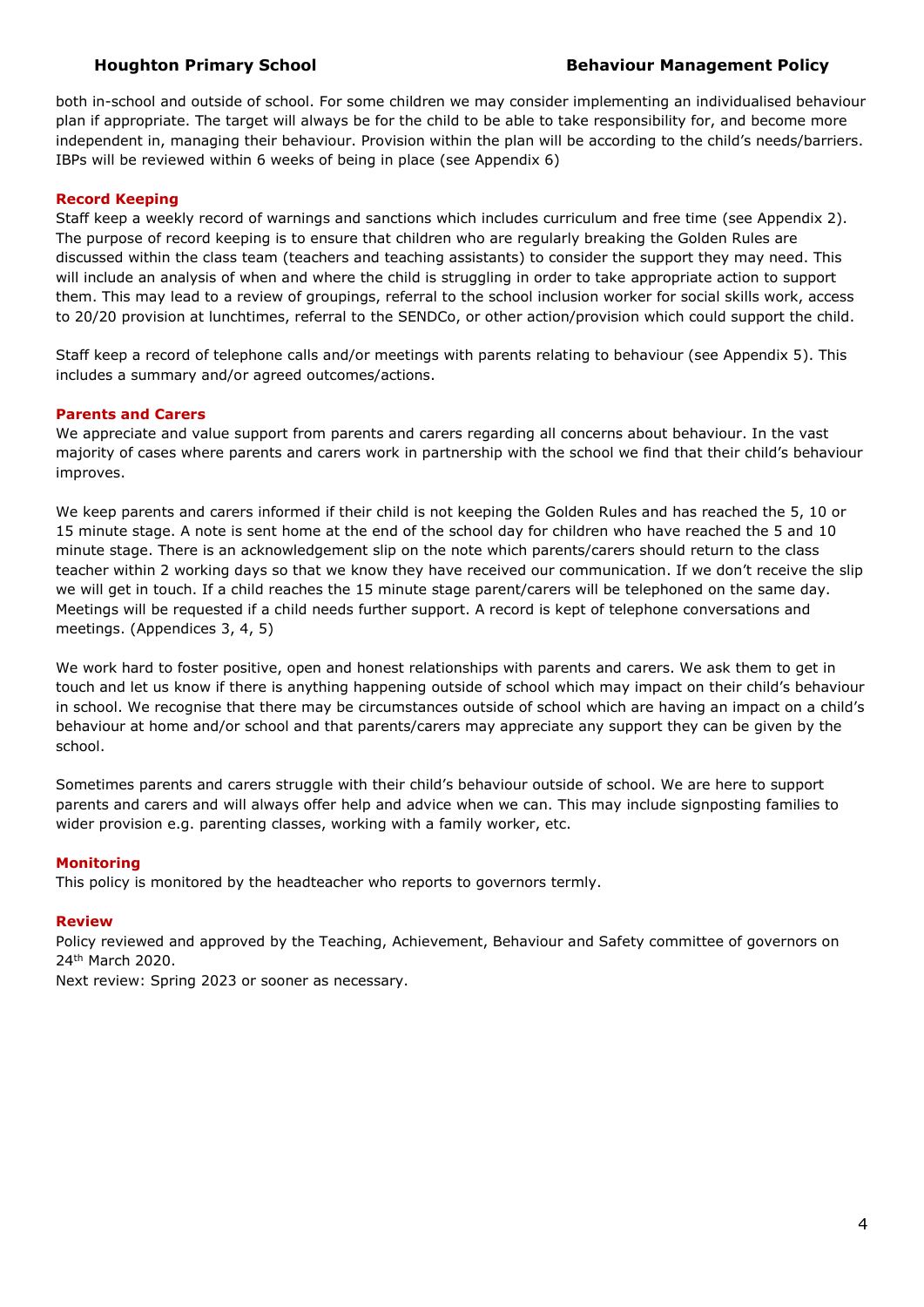### Appendix 1

| <b>Sanctions</b>  | <b>Curriculum Time</b>                                                                                                                                                                                                                                                                                                                                                                                                                                                                                                                                                                                                                                                             | Lunch/Playtime                                                                                                                                                                                                                                                                                                                                                                                                                                                                                                                                                                                                                                                                   |
|-------------------|------------------------------------------------------------------------------------------------------------------------------------------------------------------------------------------------------------------------------------------------------------------------------------------------------------------------------------------------------------------------------------------------------------------------------------------------------------------------------------------------------------------------------------------------------------------------------------------------------------------------------------------------------------------------------------|----------------------------------------------------------------------------------------------------------------------------------------------------------------------------------------------------------------------------------------------------------------------------------------------------------------------------------------------------------------------------------------------------------------------------------------------------------------------------------------------------------------------------------------------------------------------------------------------------------------------------------------------------------------------------------|
| Reminder          | If a child breaks a Golden Rule:<br>Staff<br>Ask the child which Golden Rule they are<br>$\bullet$<br>breaking.<br>Explain which rule if the child does not know.<br>$\bullet$<br>Politely ask them to stop.<br>$\bullet$<br>Move them to another seat/place if this will help<br>$\bullet$<br>the child to keep the Golden Rules.<br>Reminders are recorded.<br>Reminders are not given if a child is hurting or<br>bullying another child. 15+ minute sanction is<br>immediately applied in these incidences.                                                                                                                                                                    | If a child breaks a Golden Rule:<br>Staff on duty<br>Ask the child which Golden Rule they are<br>breaking.<br>Explain which rule if the child does not know.<br>$\bullet$<br>Politely ask them to stop.<br>$\bullet$<br>Move them to another part of playground/space<br>$\bullet$<br>or ask them to play with someone else if this will<br>help the child to keep the Golden Rules.<br>Duty staff inform the class teacher if a child has had<br>a reminder. This is recorded.<br>Reminders are not given if a child is hurting or<br>bullying another child. 15+ minute sanction is<br>immediately applied in these incidences.                                                |
| 5 minutes         | If a child in Y2 - Y6 continues to break Golden Rules<br>following a reminder/warning they have time out for<br>5 minutes during the next lunch/playtime. During<br>next lunch/playtime child will stay in for 5 minutes<br>within a supervised area.<br>This is recorded. Parents will be informed in writing<br>at the end of the school day (Appendix 3)                                                                                                                                                                                                                                                                                                                        | If a child continues to break Golden Rules following a<br>reminder/warning they will have 5 minutes time out<br>if there is time left within the playtime/lunchtime.<br>The child will spend 5 minutes time-out at side<br>of play area near a member of staff.<br>Duty staff inform the class teacher if a child has had<br>a time out or needs to lose 5 minutes of the next<br>break. This is recorded. Parents will be informed in<br>writing by the teacher at the end of the school day<br>(Appendix 3)                                                                                                                                                                    |
| <b>10 minutes</b> | If a child in Y2 - Y6 continues to break Golden Rules<br>on the same day they have time out for 10 minutes<br>during the next lunch/playtime. During next<br>lunch/playtime child will stay in for 10 minutes within<br>a supervised area.<br>This is recorded. Parents will be informed in writing<br>at the end of the school day (Appendix 4)                                                                                                                                                                                                                                                                                                                                   | If a child continues to break Golden Rules following a<br>reminder/warning they will have 10 minutes time out<br>if there is time left within the playtime/lunchtime.<br>The child will spend 10 minutes time-out at<br>side of play area near a member of staff.<br>Duty staff inform the class teacher if a child has had<br>a time out or needs to lose 10 minutes of the next<br>break. This is recorded. Parents will be informed in<br>writing by the teacher at the end of the school day<br>(Appendix 4)                                                                                                                                                                 |
| 15 minutes<br>÷   | If a child argues at any point or refuses to stay in or<br>continues to break the Golden Rules they will;<br>work outside the school office for the remainder<br>of the session and<br>stay in for 15 minutes during the next<br>lunch/play time.<br>They will also meet with the class teacher and either<br>the inclusion worker or a senior member of staff to<br>discuss their behaviour.<br>This will also happen immediately, without<br>following the stepped sanctions, if a child is<br>physically aggressive, prejudiced in any way or if<br>they are found to be bullying another child.<br>This is recorded. Parents will be informed on the<br>same day by telephone. | If a child argues at any point or refuses to take<br>'time out' or continues to break the Golden Rules<br>they will be sent inside immediately to:<br>stay in for 15 minutes during the next<br>٠<br>lunch/play time.<br>They will also meet with the class teacher and either<br>the inclusion worker or a senior member of staff to<br>discuss their behaviour.<br>This will also happen immediately, without<br>following the stepped sanctions, if a child is<br>physically aggressive, prejudiced in any way or if<br>they are found to be bullying another child.<br>This is recorded. Parents will be informed in writing<br>by the teacher on the same day by telephone. |

For our younger children in Reception and Year 1, staff use reminders followed by **immediate** time out in the classroom if necessary. Time out will be for 5 minutes each time they break a Golden Rule after a reminder.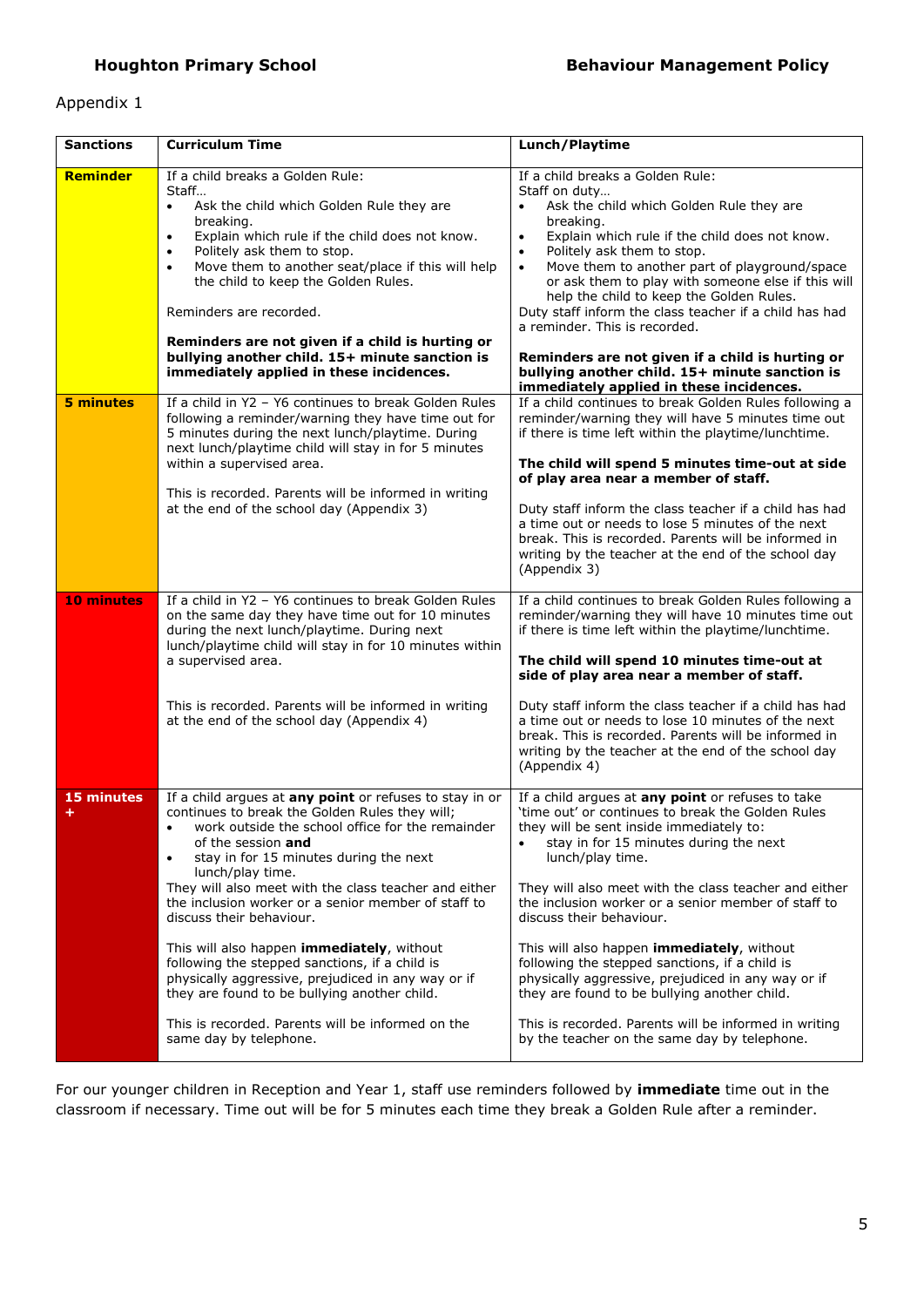#### **Houghton Primary School School Behaviour Management Policy**

### Appendix 2: **Behaviour Record Year Group:\_\_\_\_\_ Week beginning: \_\_\_\_\_\_\_\_\_\_\_\_\_\_\_\_\_\_\_**

| 1. We are gentle                                             | We are kind and helpful | We listen                 |
|--------------------------------------------------------------|-------------------------|---------------------------|
| 4. We are honest, respect others<br>and remember our manners | We work hard            | 6. We look after property |

**Curriculum Time**

|                 | Names and Rule Broken (use number from grid above) |                          |                           |                                                                      |
|-----------------|----------------------------------------------------|--------------------------|---------------------------|----------------------------------------------------------------------|
|                 | Warning                                            | 5 minutes<br>- note home | 10 minutes<br>- note home | 15 minutes<br>- meeting with<br>teacher and SLT -<br>phone call home |
| <b>Monday</b>   |                                                    |                          |                           |                                                                      |
| <b>Tuesday</b>  |                                                    |                          |                           |                                                                      |
| Wednesday       |                                                    |                          |                           |                                                                      |
| <b>Thursday</b> |                                                    |                          |                           |                                                                      |
| <b>Friday</b>   |                                                    |                          |                           |                                                                      |

### **Break time and/or lunchtime**

|                 | Names and Rule Broken (use number from grid above) |                          |                           |                                                                      |
|-----------------|----------------------------------------------------|--------------------------|---------------------------|----------------------------------------------------------------------|
|                 | Warning                                            | 5 minutes<br>- note home | 10 minutes<br>- note home | 15 minutes<br>- meeting with<br>teacher and SLT -<br>phone call home |
| Monday          |                                                    |                          |                           |                                                                      |
| <b>Tuesday</b>  |                                                    |                          |                           |                                                                      |
| Wednesday       |                                                    |                          |                           |                                                                      |
| <b>Thursday</b> |                                                    |                          |                           |                                                                      |
| <b>Friday</b>   |                                                    |                          |                           |                                                                      |

Parents to be informed in writing using proformas in Appendix 3 and 4 for 5 minutes and 10 minute sanctions. Parents to be telephoned if a child loses 15 minutes (following a meeting with class teacher and SLT member). NB: If the behaviour is physically aggressive, prejudice in any way or is found to be bullying, 15 minutes is automatic.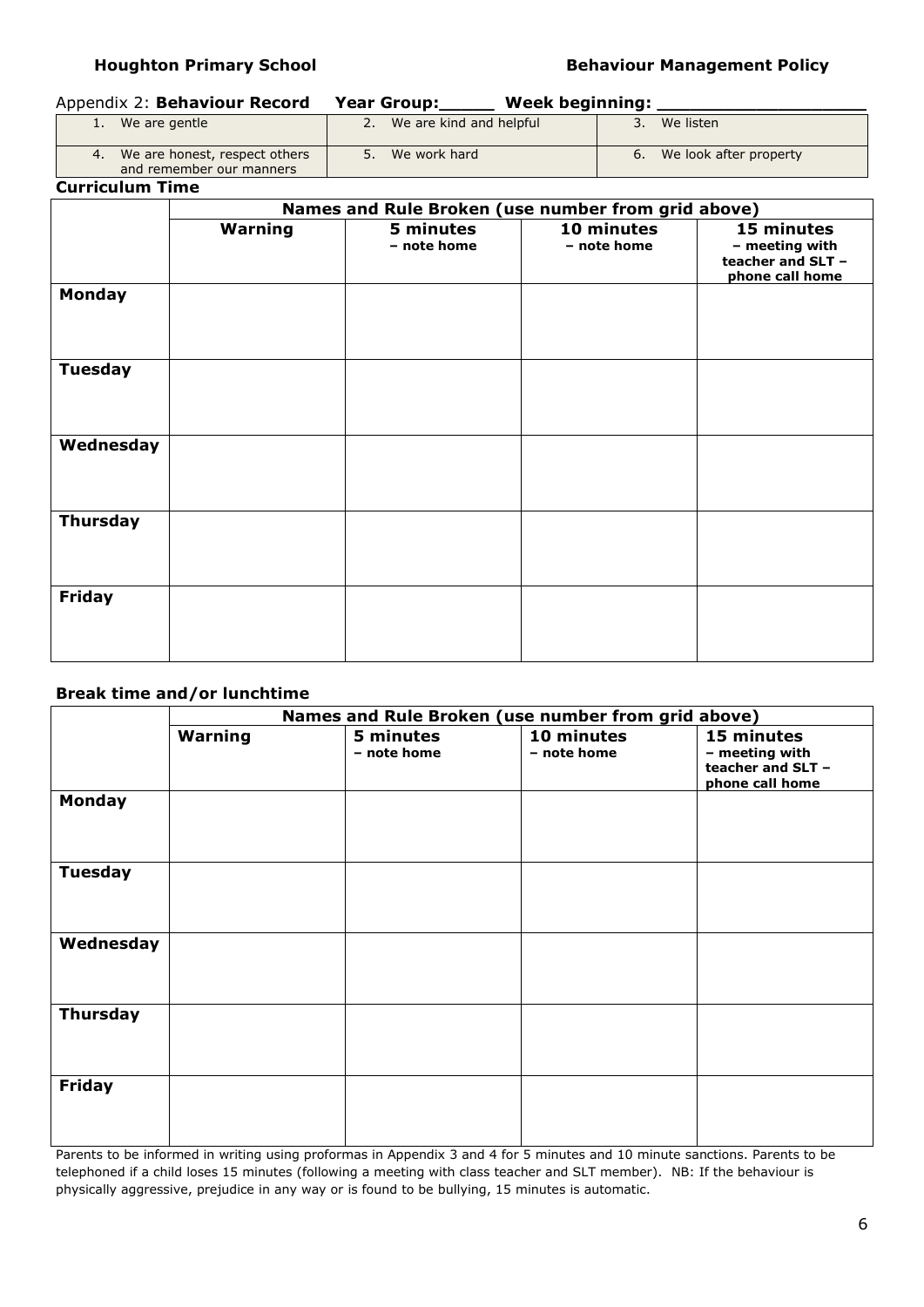### Appendix 3

| <b>Houghton Primary School</b> |  |  |
|--------------------------------|--|--|
|--------------------------------|--|--|



# *Working hard to achieve our best*

Date:

Dear parent/carer,

| This is to inform you that your child | broke one or more Golden |
|---------------------------------------|--------------------------|
| Rules today as follows:               |                          |

| We are gentle                                             | We are kind and helpful | We listen              |
|-----------------------------------------------------------|-------------------------|------------------------|
| We are honest, respect others and<br>remember our manners | We work hard            | We look after property |

We teach the children the Golden Rules which are in place to keep our school a happy, safe and aspirational place for all to work and play in. If a child breaks a rule we always ask them which Golden Rule they are breaking. This serves as a reminder and gives them an opportunity to reflect on their behaviour, take responsibility and to choose to change it. Your child was given a reminder in this way and showed that they understood that they were breaking a Golden Rule, however, their behaviour continued. They were therefore given **5 minutes time out** today.

We ask that you speak with your child about this today and help them to understand why the Golden Rules are important and why they should make the decision to keep them. Your support in this is very much appreciated and helps your child to take responsibility for their decisions and actions.

Please return the slip below to me within 2 working days of receiving this note so that I know you have received it.

Thank you for your support.

Regards,

Teacher

| Please return to class teacher within 2 working days of the date on the note.                               |  |
|-------------------------------------------------------------------------------------------------------------|--|
|                                                                                                             |  |
|                                                                                                             |  |
| I confirm that I received the note relating to the behaviour of my child and have discussed this with them. |  |
|                                                                                                             |  |
|                                                                                                             |  |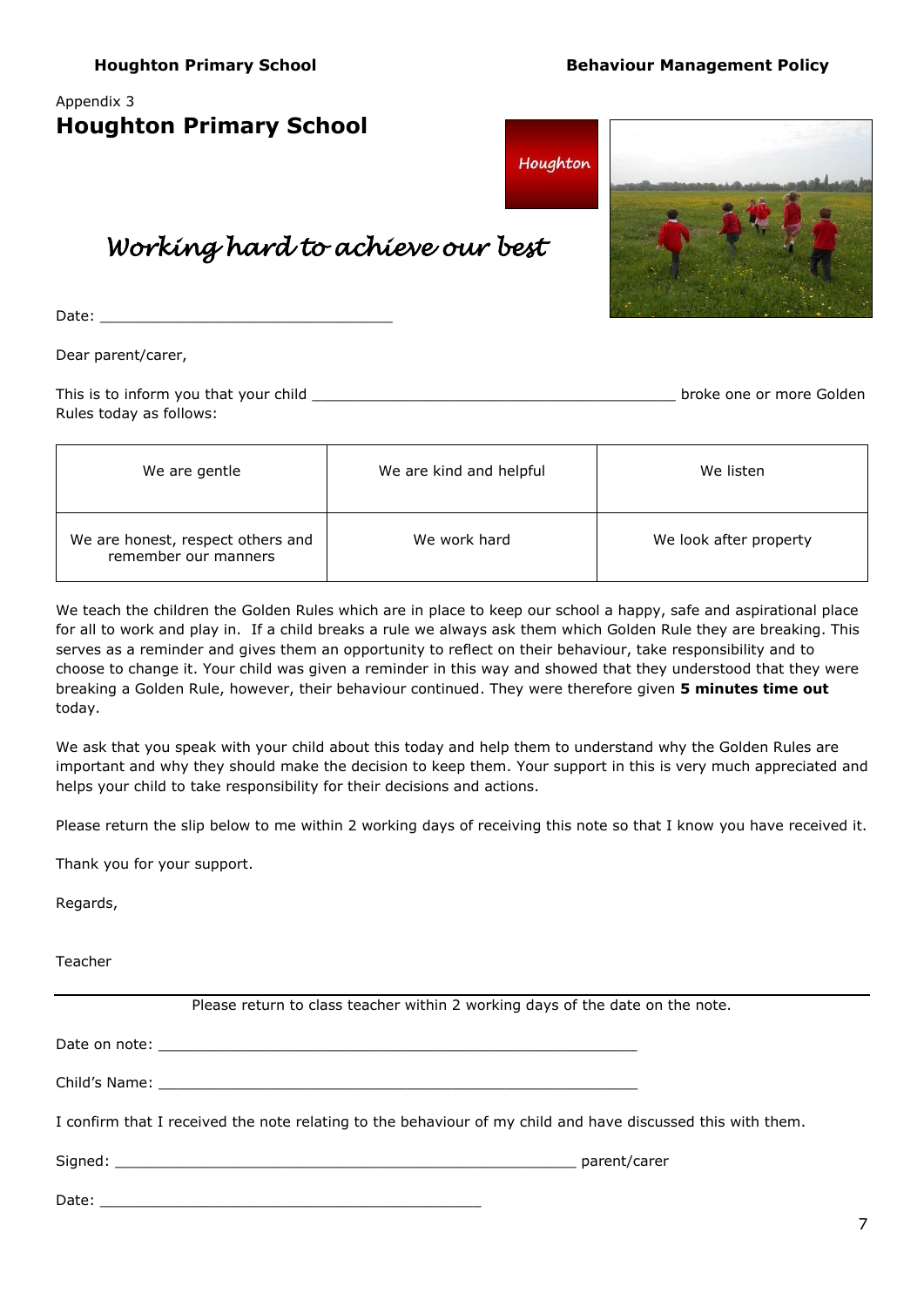### Appendix 4

| <b>Houghton Primary School</b> |  |  |
|--------------------------------|--|--|
|--------------------------------|--|--|



## *Working hard to achieve our best*

Date:

Dear parent/carer,

| This note is to inform you that your child | broke the following |
|--------------------------------------------|---------------------|
| Golden Rules today as follows:             |                     |

| We are gentle                                             | We are kind and helpful | We listen              |
|-----------------------------------------------------------|-------------------------|------------------------|
| We are honest, respect others and<br>remember our manners | We work hard            | We look after property |

We teach the children the Golden Rules which are in place to keep our school a happy, safe and aspirational place for all to work and play in. If a child breaks a rule we always ask them which Golden Rule they are breaking. This serves as a reminder and gives them an opportunity to reflect on their behaviour, take responsibility and to choose to change it. Your child was given a reminder in this way and showed that they understood that they were breaking a Golden Rule, however, their behaviour continued. They were therefore given 5 minutes time out each time this happened. They were given a total of **10 minutes time** out today.

We ask that you speak with your child about this today and help them to understand why the Golden Rules are important and why they should make the decision to keep them. Your support in this is very much appreciated and helps your child to take responsibility for their decisions and actions.

Please return the slip below to me within 2 working days of receiving this note so that I know you have received it.

Thank you for your support.

Regards,

Teacher:

|                                                                                                             | Please return to class teacher within 2 working days of the date on the note. |  |  |  |
|-------------------------------------------------------------------------------------------------------------|-------------------------------------------------------------------------------|--|--|--|
|                                                                                                             |                                                                               |  |  |  |
|                                                                                                             |                                                                               |  |  |  |
| I confirm that I received the note relating to the behaviour of my child and have discussed this with them. |                                                                               |  |  |  |
|                                                                                                             |                                                                               |  |  |  |
|                                                                                                             |                                                                               |  |  |  |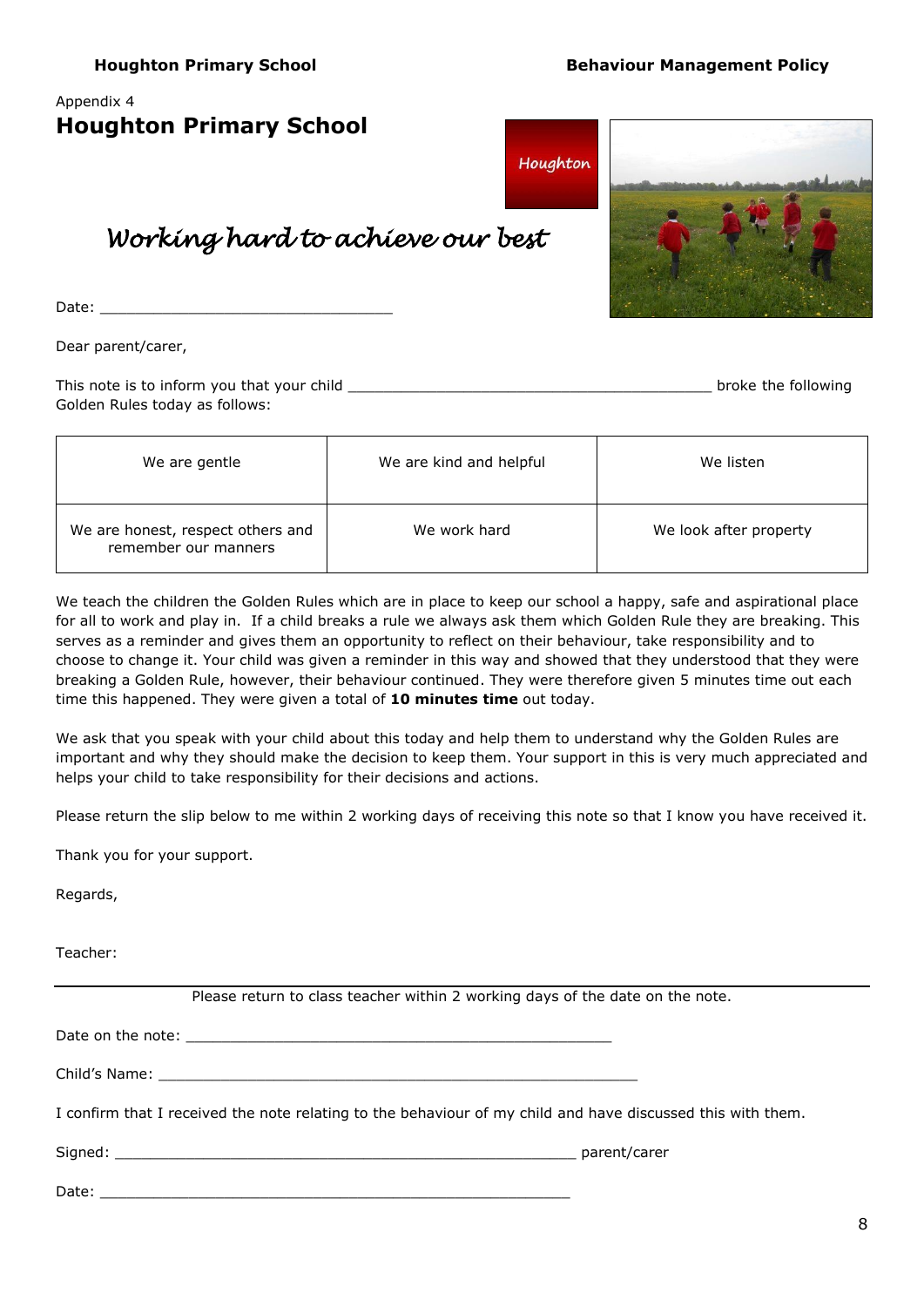### Appendix 5: **Houghton Primary School**





# *Working hard to achieve our best*

**Record of telephone conversation or meeting with parent/carer about behaviour**

**Date:**

**Staff member(s):**

**Parent/Carer(s):**

**Reason for telephone call/meeting:**

**Notes taken during conversation/meeting:**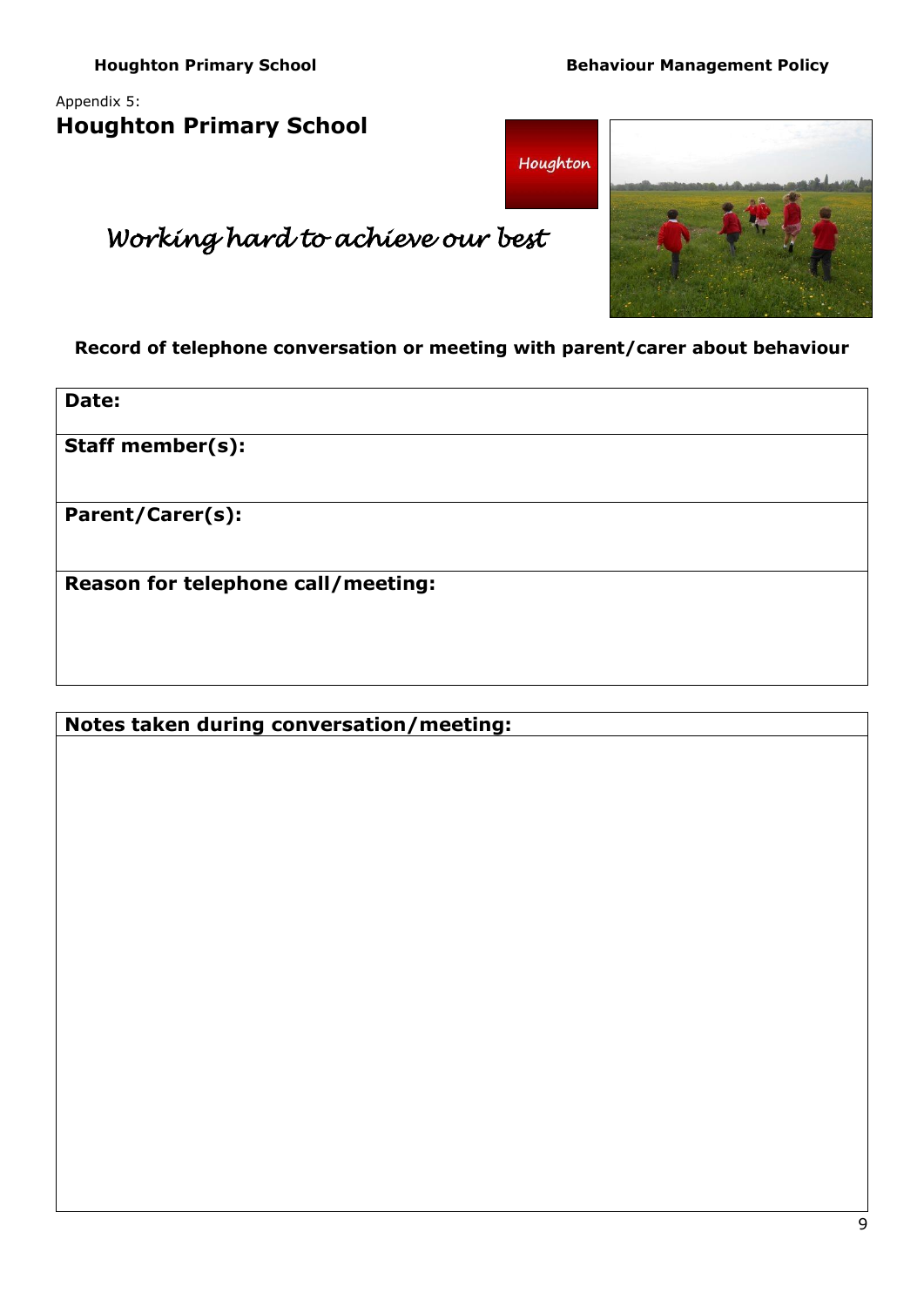### **Notes taken during conversation/meeting:**

**Agreed outcome or actions/Summary:**

Signed: \_\_\_\_\_\_\_\_\_\_\_\_\_\_\_\_\_\_\_\_\_\_\_\_\_\_\_\_\_\_\_\_\_\_\_\_\_\_\_

Name: \_\_\_\_\_\_\_\_\_\_\_\_\_\_\_\_\_\_\_\_\_\_\_\_\_\_\_\_\_\_\_\_\_\_\_\_\_\_\_\_ Date: \_\_\_\_\_\_\_\_\_\_\_\_\_\_\_\_\_

Copy to individual child's file (in school office), Class Behaviour file and Headteacher.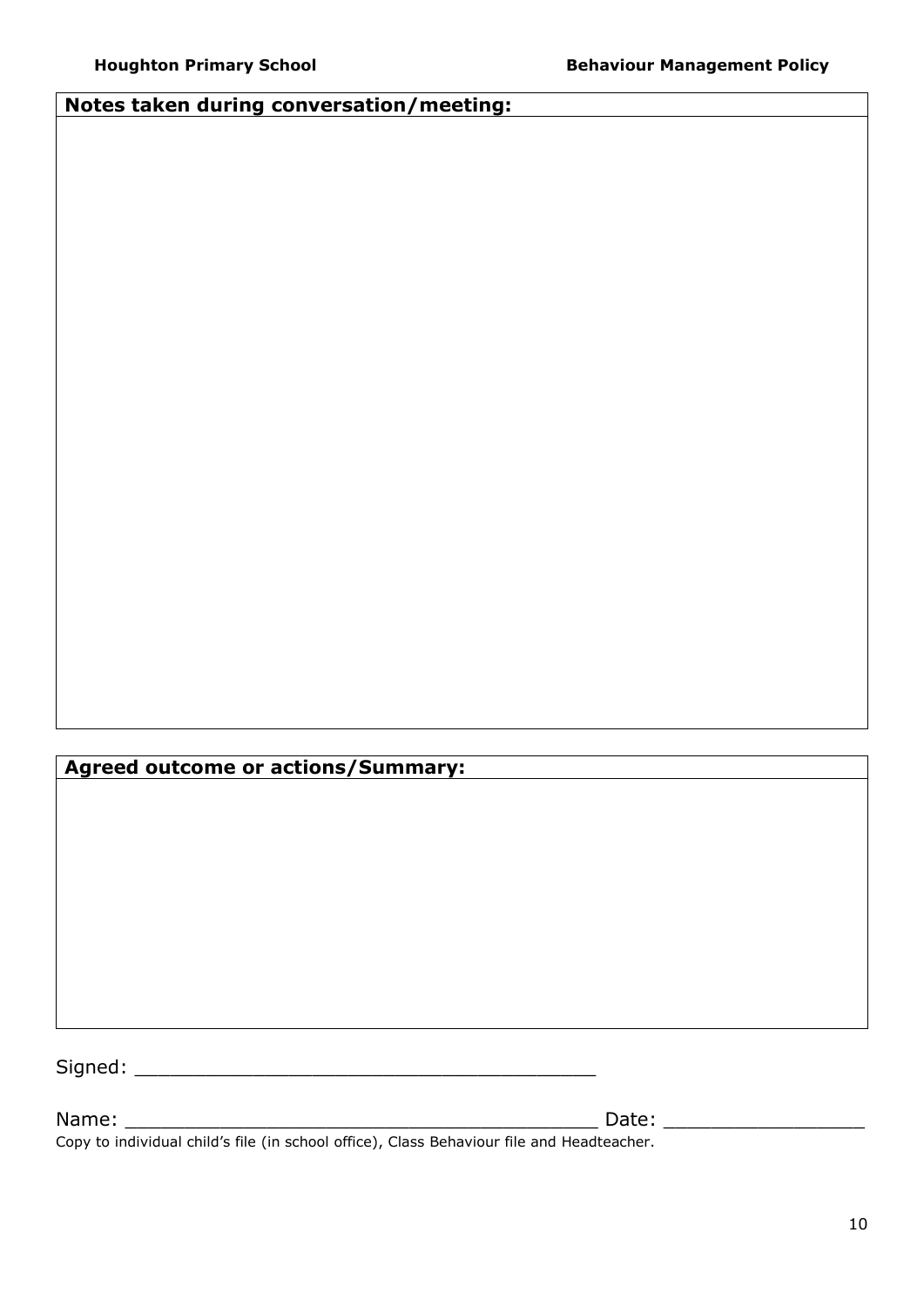| Appendix 6<br>Individual Behaviour Plan |                                        |                   |       |                     |
|-----------------------------------------|----------------------------------------|-------------------|-------|---------------------|
| <b>Houghton Primary School</b>          | <b>Individual Behaviour Plan (IBP)</b> |                   |       |                     |
| Date of Birth:                          | <b>Year Group:</b>                     | <b>IBP Number</b> | Date: | <b>Review date:</b> |
|                                         |                                        |                   |       |                     |

| <b>Background/General Information:</b> |  |  |
|----------------------------------------|--|--|
|                                        |  |  |
|                                        |  |  |
|                                        |  |  |
|                                        |  |  |
| <b>Child's Strengths:</b>              |  |  |
|                                        |  |  |
|                                        |  |  |
|                                        |  |  |
|                                        |  |  |

| Agreement: This plan was the result of discussion and agreement by the following people: |                         |  |  |
|------------------------------------------------------------------------------------------|-------------------------|--|--|
| <b>Name</b>                                                                              | <b>Signed</b><br>Role   |  |  |
|                                                                                          |                         |  |  |
|                                                                                          | Headteacher             |  |  |
|                                                                                          |                         |  |  |
|                                                                                          | Class teacher (s)       |  |  |
|                                                                                          |                         |  |  |
|                                                                                          | <b>Inclusion Worker</b> |  |  |
|                                                                                          |                         |  |  |
|                                                                                          | <b>Parent/Carer</b>     |  |  |
|                                                                                          |                         |  |  |
|                                                                                          | <b>Parent/Carer</b>     |  |  |
|                                                                                          |                         |  |  |